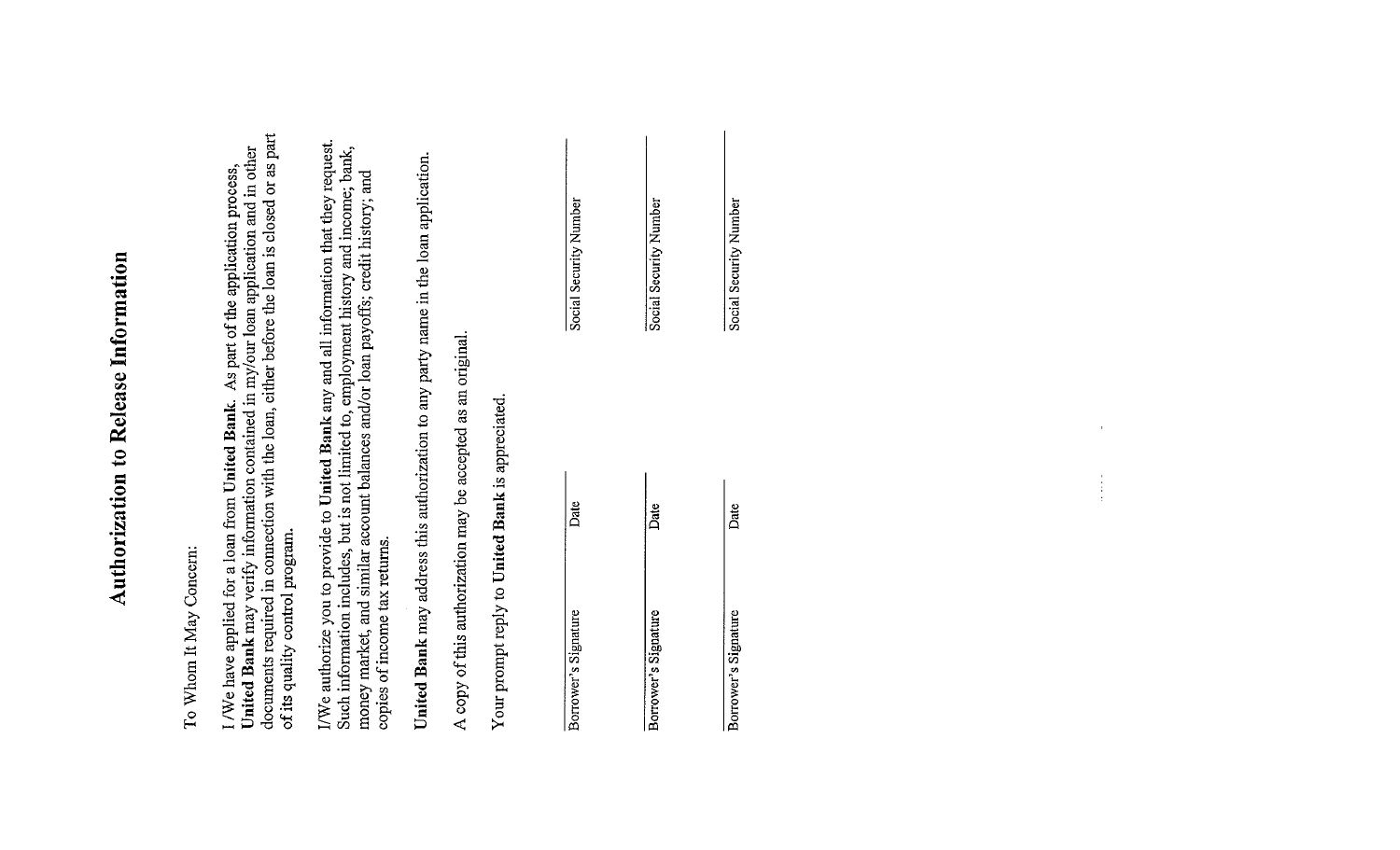| Amount \$__<br>Maturity Date: ________________<br>Loan $#$                                                                                                                                                                     |                           |                       | <b>COMMERCIAL LOAN APPLICATION</b>      |                          |                                    | Loan Grade              |                                                 | $\mathcal{L}$ . The contract of the contract of the contract of the contract of the contract of the contract of the contract of the contract of the contract of the contract of the contract of the contract of the contract of th |                                         |
|--------------------------------------------------------------------------------------------------------------------------------------------------------------------------------------------------------------------------------|---------------------------|-----------------------|-----------------------------------------|--------------------------|------------------------------------|-------------------------|-------------------------------------------------|------------------------------------------------------------------------------------------------------------------------------------------------------------------------------------------------------------------------------------|-----------------------------------------|
| Borrower Name(s):                                                                                                                                                                                                              |                           |                       | Home Phone                              | Work Phone               | Occupation                         |                         |                                                 |                                                                                                                                                                                                                                    | Date(s) of Birth: Soc Sec /Tax ID #(s): |
|                                                                                                                                                                                                                                |                           |                       |                                         |                          |                                    |                         |                                                 |                                                                                                                                                                                                                                    |                                         |
|                                                                                                                                                                                                                                |                           |                       |                                         |                          |                                    |                         |                                                 |                                                                                                                                                                                                                                    |                                         |
| Address (Primary)                                                                                                                                                                                                              |                           |                       | City                                    |                          |                                    | <b>State</b>            |                                                 | ZIP                                                                                                                                                                                                                                |                                         |
| Address (Secondary)                                                                                                                                                                                                            |                           |                       | City.                                   |                          |                                    | State                   |                                                 | <b>ZIP</b>                                                                                                                                                                                                                         |                                         |
| Individual<br>Type Entity:                                                                                                                                                                                                     |                           | Corporation           | Partnership                             | <b>LLC</b><br><b>DBA</b> | Other                              |                         |                                                 |                                                                                                                                                                                                                                    |                                         |
| <b>Guarantor Name:</b><br>Purpose of Loan:                                                                                                                                                                                     |                           |                       |                                         |                          | Address:                           |                         | Purpose Code:                                   |                                                                                                                                                                                                                                    |                                         |
| New   Renewal - (Borrower Paid \$ _______________ Principal \$ ____________ Interest) Loan Type                                                                                                                                |                           |                       |                                         |                          |                                    |                         | Class CollCode                                  |                                                                                                                                                                                                                                    |                                         |
| Repayment Plan                                                                                                                                                                                                                 |                           |                       |                                         |                          |                                    |                         |                                                 |                                                                                                                                                                                                                                    |                                         |
| Pricing: □ Variable, __________% __                                                                                                                                                                                            |                           |                       |                                         |                          |                                    |                         |                                                 |                                                                                                                                                                                                                                    |                                         |
| Ceiling<br>Credit Life Tyes Tho, A&H Tyes Tho, Other Insurance Requirements:                                                                                                                                                   |                           |                       |                                         |                          |                                    |                         |                                                 |                                                                                                                                                                                                                                    |                                         |
|                                                                                                                                                                                                                                |                           |                       |                                         |                          |                                    |                         |                                                 |                                                                                                                                                                                                                                    |                                         |
| <b>Collateral Information:</b>                                                                                                                                                                                                 | <b>Brief Description:</b> |                       |                                         |                          |                                    |                         |                                                 |                                                                                                                                                                                                                                    | Value                                   |
|                                                                                                                                                                                                                                |                           |                       |                                         |                          |                                    |                         |                                                 |                                                                                                                                                                                                                                    |                                         |
| LOAN TO COLLATERAL VALUE RATIO:<br>Credit References                                                                                                                                                                           |                           |                       |                                         |                          |                                    | TOTAL COLLATERAL VALUE: |                                                 |                                                                                                                                                                                                                                    |                                         |
| Creditor                                                                                                                                                                                                                       |                           |                       | Type of Debt                            | Name in Which Carried    |                                    | <b>High</b>             | <b>Balance</b>                                  | Terms                                                                                                                                                                                                                              | Past Due                                |
|                                                                                                                                                                                                                                |                           |                       |                                         |                          |                                    |                         |                                                 |                                                                                                                                                                                                                                    |                                         |
|                                                                                                                                                                                                                                |                           |                       |                                         |                          |                                    |                         |                                                 |                                                                                                                                                                                                                                    |                                         |
|                                                                                                                                                                                                                                |                           |                       |                                         |                          |                                    |                         |                                                 |                                                                                                                                                                                                                                    |                                         |
| Comments:                                                                                                                                                                                                                      |                           |                       |                                         |                          |                                    |                         |                                                 |                                                                                                                                                                                                                                    |                                         |
|                                                                                                                                                                                                                                |                           |                       |                                         |                          |                                    |                         |                                                 |                                                                                                                                                                                                                                    |                                         |
| Borrower Direct Debt to Us: \$                                                                                                                                                                                                 |                           |                       |                                         |                          | Borrower Related Debt to Us \$     |                         |                                                 |                                                                                                                                                                                                                                    |                                         |
| Loan Number                                                                                                                                                                                                                    | Original Date             |                       | Original Amount Current Balance Purpose |                          |                                    |                         |                                                 |                                                                                                                                                                                                                                    |                                         |
|                                                                                                                                                                                                                                | <b>Maturity Date</b>      | Terms                 | Rate                                    | Collateral               |                                    |                         |                                                 |                                                                                                                                                                                                                                    | Value                                   |
|                                                                                                                                                                                                                                |                           |                       |                                         |                          |                                    |                         |                                                 |                                                                                                                                                                                                                                    |                                         |
|                                                                                                                                                                                                                                |                           |                       |                                         |                          |                                    |                         |                                                 |                                                                                                                                                                                                                                    |                                         |
|                                                                                                                                                                                                                                |                           |                       |                                         |                          |                                    |                         |                                                 |                                                                                                                                                                                                                                    |                                         |
|                                                                                                                                                                                                                                |                           |                       |                                         |                          |                                    |                         |                                                 |                                                                                                                                                                                                                                    |                                         |
|                                                                                                                                                                                                                                |                           |                       |                                         |                          |                                    |                         |                                                 |                                                                                                                                                                                                                                    |                                         |
| Deposit Information:                                                                                                                                                                                                           |                           | <b>Total Deposits</b> | \$                                      |                          | \$                                 |                         | \$                                              |                                                                                                                                                                                                                                    |                                         |
| Account Type                                                                                                                                                                                                                   | Account No.               |                       | Current Balance                         |                          |                                    | Average QTD             |                                                 |                                                                                                                                                                                                                                    | Average YTD                             |
|                                                                                                                                                                                                                                |                           |                       |                                         |                          |                                    |                         |                                                 |                                                                                                                                                                                                                                    |                                         |
|                                                                                                                                                                                                                                |                           |                       |                                         |                          |                                    |                         |                                                 |                                                                                                                                                                                                                                    |                                         |
|                                                                                                                                                                                                                                |                           |                       |                                         |                          |                                    |                         |                                                 |                                                                                                                                                                                                                                    |                                         |
|                                                                                                                                                                                                                                |                           |                       |                                         |                          |                                    |                         |                                                 |                                                                                                                                                                                                                                    |                                         |
| <b>Financial Information Summary</b><br>Name                                                                                                                                                                                   |                           |                       |                                         |                          |                                    |                         |                                                 |                                                                                                                                                                                                                                    |                                         |
| <b>Statement Date</b>                                                                                                                                                                                                          |                           |                       |                                         |                          |                                    |                         |                                                 |                                                                                                                                                                                                                                    |                                         |
| Prepared by                                                                                                                                                                                                                    |                           |                       |                                         |                          |                                    |                         |                                                 |                                                                                                                                                                                                                                    |                                         |
| <b>Statement Type</b>                                                                                                                                                                                                          |                           |                       |                                         |                          |                                    |                         |                                                 |                                                                                                                                                                                                                                    |                                         |
| Total Assets                                                                                                                                                                                                                   |                           |                       |                                         |                          |                                    |                         |                                                 |                                                                                                                                                                                                                                    |                                         |
| <b>Total Liabilities</b><br>Net Worth                                                                                                                                                                                          |                           |                       |                                         |                          |                                    |                         |                                                 |                                                                                                                                                                                                                                    |                                         |
| Debt/Worth                                                                                                                                                                                                                     |                           |                       |                                         |                          |                                    |                         |                                                 |                                                                                                                                                                                                                                    |                                         |
| Income/Revenues                                                                                                                                                                                                                |                           |                       |                                         |                          |                                    |                         |                                                 |                                                                                                                                                                                                                                    |                                         |
| Profit After Tax                                                                                                                                                                                                               |                           |                       |                                         |                          |                                    |                         |                                                 |                                                                                                                                                                                                                                    |                                         |
| Depreciation<br>Cash Flow                                                                                                                                                                                                      |                           |                       |                                         |                          |                                    |                         |                                                 |                                                                                                                                                                                                                                    |                                         |
| Loan Committee Action                                                                                                                                                                                                          | Date:                     |                       | Approved - Second By:                   |                          |                                    |                         |                                                 |                                                                                                                                                                                                                                    |                                         |
| Denied-Reason for Denial                                                                                                                                                                                                       |                           |                       |                                         |                          |                                    |                         |                                                 |                                                                                                                                                                                                                                    |                                         |
| Everything I have stated in this Application is correct to the best of my knowledge. I understand that you will retain this Application whether or not it is approved. You are authorized to check my credit and employment hi |                           |                       |                                         |                          |                                    |                         |                                                 |                                                                                                                                                                                                                                    |                                         |
|                                                                                                                                                                                                                                |                           |                       |                                         |                          |                                    |                         |                                                 |                                                                                                                                                                                                                                    |                                         |
| Applicants Signature                                                                                                                                                                                                           |                           |                       | Date                                    |                          | Other Signature (where applicable) |                         |                                                 |                                                                                                                                                                                                                                    | Date                                    |
| CMLAPP (Rev 4/3/06)                                                                                                                                                                                                            |                           |                       |                                         |                          |                                    |                         | GP - AL, AR, FL, GA, IL, IN, KY, LA, MS, NC, TN |                                                                                                                                                                                                                                    |                                         |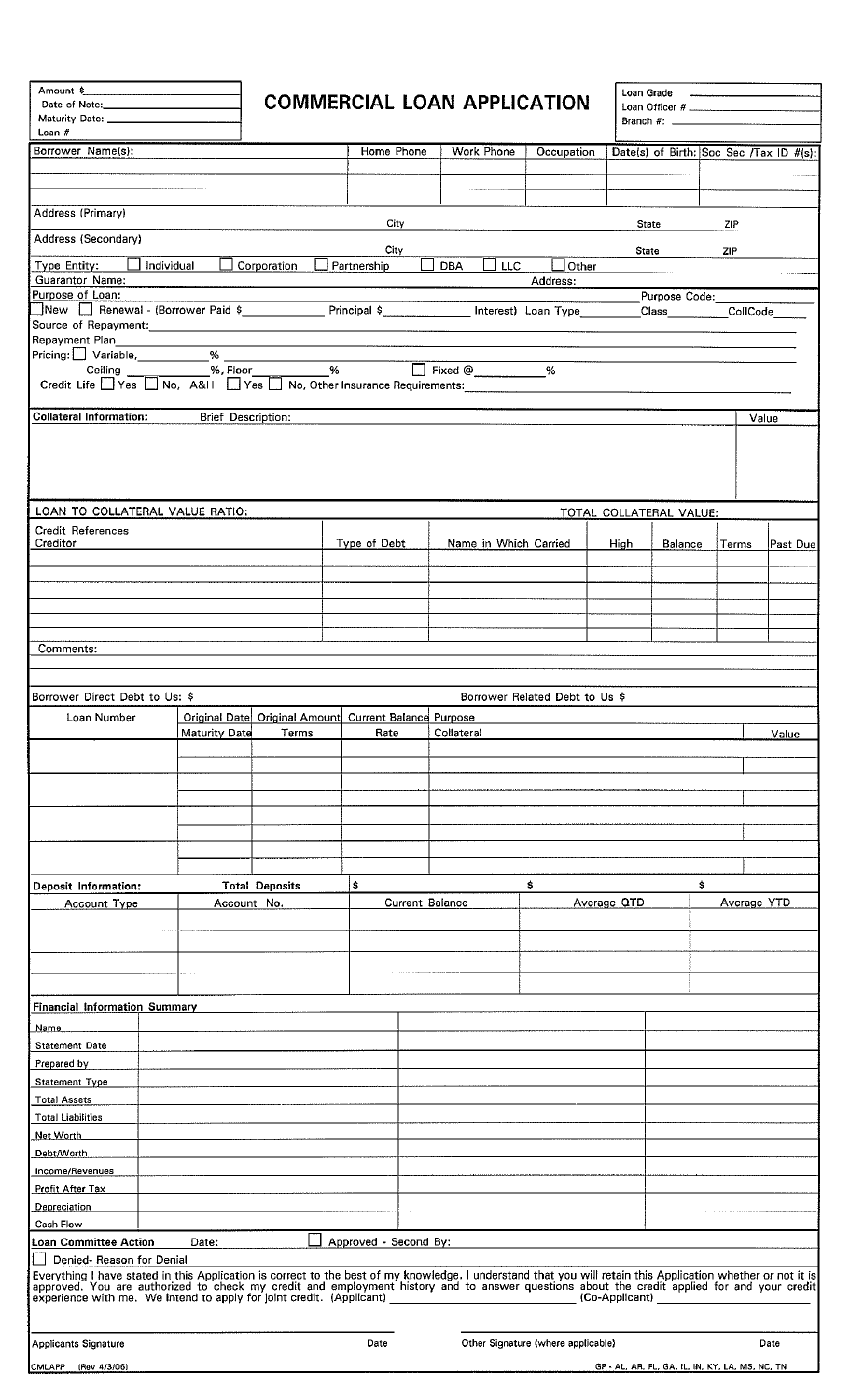# United Bank  $\blacksquare$

### **Agri- Finance**

### **FARM FINANCIAL STATEMENT**

| Name:                                                                                                                                                                                                                                                   |                       |                       | <b>Statement Date:</b>                                             |           |                                            |                                                       |
|---------------------------------------------------------------------------------------------------------------------------------------------------------------------------------------------------------------------------------------------------------|-----------------------|-----------------------|--------------------------------------------------------------------|-----------|--------------------------------------------|-------------------------------------------------------|
| SSN/Taxpayer ID Number:                                                                                                                                                                                                                                 |                       |                       |                                                                    |           |                                            |                                                       |
|                                                                                                                                                                                                                                                         | <b>CURRENT ASSETS</b> |                       | <b>CURRENT LIABILITES (LESS THAN ONE YEAR)</b>                     |           |                                            |                                                       |
| Asset <b>Asset</b>                                                                                                                                                                                                                                      | Sch#                  | Value <b>Williams</b> | <b>Lender Market</b>                                               | Rate      | Payment                                    | <b>Amount</b><br><b>BARBARA</b>                       |
| Cash (checking accounts)                                                                                                                                                                                                                                |                       |                       |                                                                    |           |                                            |                                                       |
| Savings and C.D.'s                                                                                                                                                                                                                                      |                       |                       |                                                                    |           |                                            |                                                       |
| Stocks/Bonds/Commodities                                                                                                                                                                                                                                | 1                     |                       |                                                                    |           |                                            |                                                       |
| Receivables                                                                                                                                                                                                                                             | $\mathbf 2$           |                       |                                                                    |           |                                            |                                                       |
| Livestock for Sale                                                                                                                                                                                                                                      | 3                     |                       |                                                                    |           |                                            |                                                       |
| Farm Products Inventory                                                                                                                                                                                                                                 | 4                     |                       |                                                                    |           |                                            |                                                       |
| Investment in growing crops                                                                                                                                                                                                                             |                       |                       | Operating Loan (UB)                                                |           |                                            |                                                       |
| Other: Personal Property                                                                                                                                                                                                                                |                       |                       |                                                                    |           |                                            |                                                       |
| Other:                                                                                                                                                                                                                                                  |                       |                       |                                                                    |           |                                            |                                                       |
| Other:                                                                                                                                                                                                                                                  |                       |                       |                                                                    |           |                                            |                                                       |
| Cash Value of life insurance                                                                                                                                                                                                                            |                       |                       | Loan on Life insurance                                             |           |                                            |                                                       |
| <b>TOTAL CURRENT ASSETS</b>                                                                                                                                                                                                                             |                       |                       | <b>TOTAL CURRENT LIABILITIES</b>                                   |           |                                            |                                                       |
| <b>INTERMEDIATE ASSETS</b>                                                                                                                                                                                                                              |                       |                       |                                                                    |           | <b>INTERMEDIATE LIABILTIES (1-7 YEARS)</b> |                                                       |
| <b>Asset</b>                                                                                                                                                                                                                                            | Sch#                  | Value                 | Lender                                                             | Rate      | Payment                                    | <b>Amount</b>                                         |
| Machinery and Equipment                                                                                                                                                                                                                                 | 5                     |                       |                                                                    |           |                                            |                                                       |
| <b>Breeding Livestock</b>                                                                                                                                                                                                                               | 6                     |                       |                                                                    |           |                                            |                                                       |
| Stock in Cooperative                                                                                                                                                                                                                                    |                       |                       |                                                                    |           |                                            |                                                       |
| Household Goods                                                                                                                                                                                                                                         |                       |                       |                                                                    |           |                                            |                                                       |
| Vehicles                                                                                                                                                                                                                                                | 7                     |                       |                                                                    |           |                                            |                                                       |
| Other:                                                                                                                                                                                                                                                  |                       |                       |                                                                    |           |                                            |                                                       |
| Other:                                                                                                                                                                                                                                                  |                       |                       |                                                                    |           |                                            |                                                       |
| Other:                                                                                                                                                                                                                                                  |                       |                       |                                                                    |           |                                            |                                                       |
| TOTAL INTERMEDIATE ASSETS                                                                                                                                                                                                                               |                       |                       | Antikomatan melanggunan k<br><b>TOTAL INTERMEDIATE LIABILITIES</b> |           |                                            |                                                       |
| LONG-TERMASSETS<br><u>STANDON A PARTICIPA DE COMUNICACIÓN DE COMUNICACIÓN DE COMUNICACIÓN DE COMUNICACIÓN DE COMUNICACIÓN DE COMUNICACIÓN DE COMUNICACIÓN DE COMUNICACIÓN DE COMUNICACIÓN DE COMUNICACIÓN DE COMUNICACIÓN DE COMUNICACIÓN DE COMUNI</u> |                       |                       |                                                                    |           |                                            | LONG-TERM LIABILITIES (OVER 7 YEARS)<br><b>Amount</b> |
| <b>Asset</b><br><u> Manazarta</u>                                                                                                                                                                                                                       | Sch#                  | <b>Value</b>          | Lender                                                             |           | Rate Payment                               |                                                       |
| Real Estate (acres/county)                                                                                                                                                                                                                              | 8                     |                       |                                                                    |           |                                            |                                                       |
|                                                                                                                                                                                                                                                         |                       |                       |                                                                    |           |                                            |                                                       |
|                                                                                                                                                                                                                                                         |                       |                       |                                                                    |           |                                            |                                                       |
|                                                                                                                                                                                                                                                         |                       |                       |                                                                    |           |                                            |                                                       |
|                                                                                                                                                                                                                                                         |                       |                       |                                                                    |           |                                            |                                                       |
|                                                                                                                                                                                                                                                         |                       |                       |                                                                    |           |                                            |                                                       |
|                                                                                                                                                                                                                                                         |                       |                       |                                                                    |           |                                            |                                                       |
| Retirement Accounts                                                                                                                                                                                                                                     |                       |                       |                                                                    |           |                                            |                                                       |
| Other:                                                                                                                                                                                                                                                  |                       |                       |                                                                    |           |                                            |                                                       |
| Other:                                                                                                                                                                                                                                                  |                       |                       |                                                                    |           |                                            |                                                       |
| Partnerships & Corporations                                                                                                                                                                                                                             | 9                     |                       |                                                                    |           |                                            |                                                       |
| <b>TOTAL LONG-TERM ASSETS</b>                                                                                                                                                                                                                           |                       |                       | <b>TOTAL LONG-TERM LIABILITIES</b>                                 |           |                                            |                                                       |
| <b>TOTAL ASSETS</b>                                                                                                                                                                                                                                     |                       |                       | <b>TOTAL LIABILITIES</b>                                           |           |                                            |                                                       |
|                                                                                                                                                                                                                                                         |                       |                       |                                                                    | NET WORTH |                                            |                                                       |

Are you liable on any notes by endorsement or guaranty in relation to any entities or businesses in which you claim an interest or to accommodate other people (Yes or No) If Yes, show tender, interest rate, maturity date, payment and amount (not included in the above statement).

| ---------<br>∟ender | <b>Interest Rate</b> | ---------------<br><b>Maturity Date</b> | -------------------<br>Payment | Amount |
|---------------------|----------------------|-----------------------------------------|--------------------------------|--------|
|                     |                      |                                         |                                |        |
|                     | __________           | ---------                               |                                |        |
| .                   |                      |                                         |                                |        |

By signing below, we certify that this information, together with any accompanying schedule{s), is a true and correct complete statement of our financial condition as of the date indicated and that our financial condition has not materially changed. We understand that it is a federal crime punishable by fine or imprisonment, or both, to knowingly make any false statement, in this application as applicable under the provisisons of Title 18. United States code, Section 1014. We consent to any credit investigation necessary to act on or verify the supplied information and acknowledge that may be asked to provide additional information to United Bank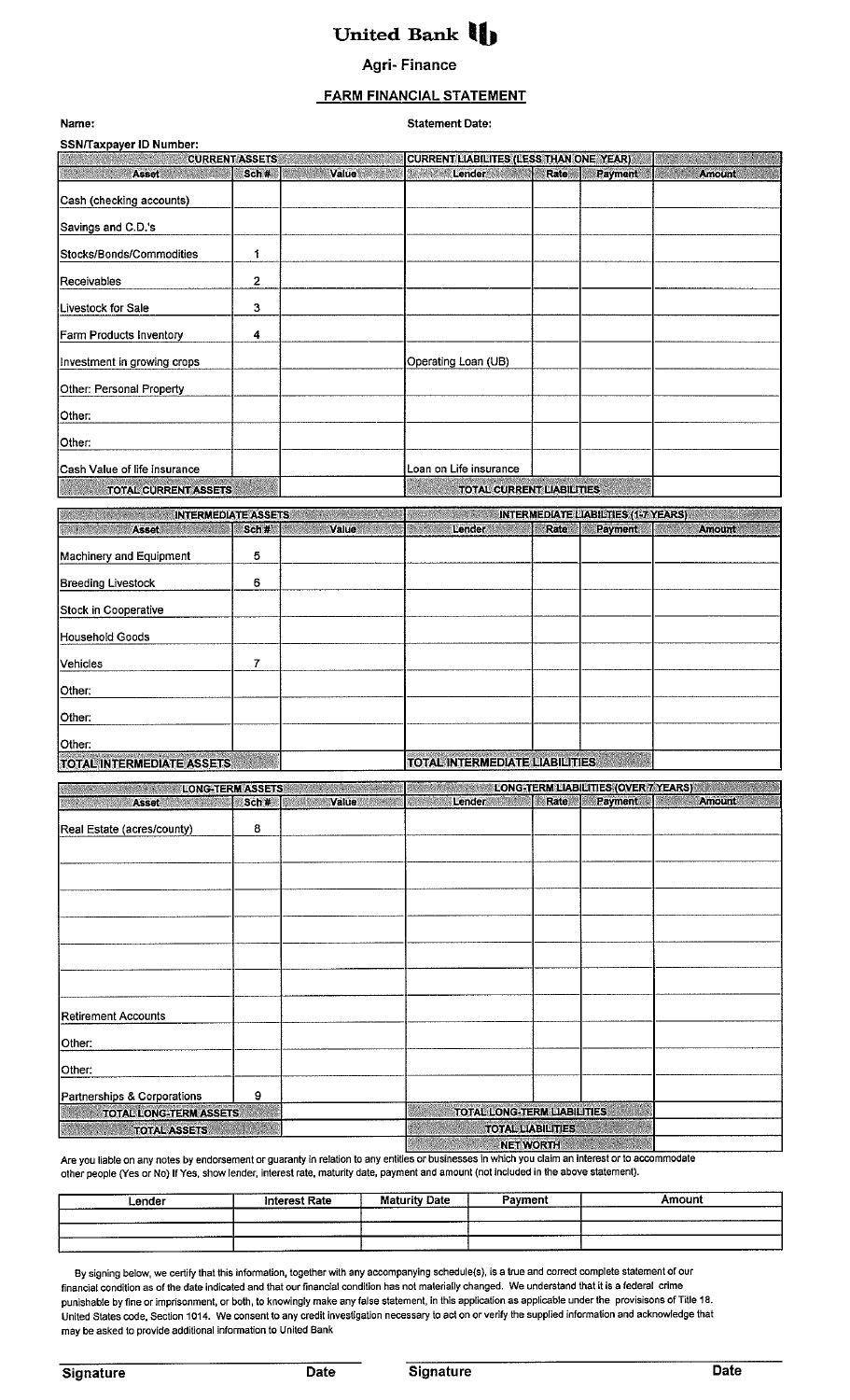| <b>SCHEDULES 1-9</b>                                                                                          |                         |                                       |                     |  |  |  |  |
|---------------------------------------------------------------------------------------------------------------|-------------------------|---------------------------------------|---------------------|--|--|--|--|
| 다는 다른 사람에 있는 사람들이 많이 <u>하</u> 나 보였다.<br>计定程控制字句 医内引起动脉 医精制定螺辑<br><b>SCHEDULE 1- STOCKS/BONDS/COMMODITIES-</b> |                         |                                       |                     |  |  |  |  |
| <b>NAME</b>                                                                                                   | <b>NUMBER OF SHARES</b> | <b>VALUE/SHARE</b>                    | <b>MARKET VALUE</b> |  |  |  |  |
|                                                                                                               |                         |                                       |                     |  |  |  |  |
|                                                                                                               |                         |                                       |                     |  |  |  |  |
|                                                                                                               |                         |                                       |                     |  |  |  |  |
|                                                                                                               |                         |                                       |                     |  |  |  |  |
|                                                                                                               |                         |                                       |                     |  |  |  |  |
|                                                                                                               |                         |                                       |                     |  |  |  |  |
|                                                                                                               |                         |                                       |                     |  |  |  |  |
|                                                                                                               |                         | <b>TOTAL STOCKS/BONDS/COMMODITIES</b> |                     |  |  |  |  |

|               |                   |                             | <b>SCHEDULE 2- RECEIVABLES</b> |                    |                |
|---------------|-------------------|-----------------------------|--------------------------------|--------------------|----------------|
| <b>DEBTOR</b> | <b>COLLATERAL</b> | MATURITY DATE INTEREST RATE |                                | <b>PAYMENT AMT</b> | <b>BALANCE</b> |
|               |                   |                             |                                |                    |                |
|               |                   |                             |                                |                    |                |
|               |                   |                             |                                |                    |                |
|               |                   |                             |                                |                    |                |
|               |                   |                             |                                |                    |                |
|               |                   |                             |                                |                    |                |

## **TOTAL RECEIVABLES**

| <u>SCHEDULE 3- LIVESTOCK FOR SALE</u> |                 |                                 |                     |  |  |  |
|---------------------------------------|-----------------|---------------------------------|---------------------|--|--|--|
| TYPE                                  | <b>OUANTITY</b> | <b>MARKET VALUE PER UNIT</b>    | <b>MARKET VALUE</b> |  |  |  |
|                                       |                 |                                 |                     |  |  |  |
|                                       |                 |                                 |                     |  |  |  |
|                                       |                 |                                 |                     |  |  |  |
|                                       |                 |                                 |                     |  |  |  |
|                                       |                 |                                 |                     |  |  |  |
|                                       |                 | <b>TOTAL LIVESTOCK FOR SALE</b> |                     |  |  |  |

|              |          | <u> Schedule4=Farm Products inventory</u> |                     |
|--------------|----------|-------------------------------------------|---------------------|
| TYPE         | QUANTITY | <b>MARKET VALUE PER UNIT</b>              | <b>MARKET VALUE</b> |
| Cotton       | bales    |                                           |                     |
| Peanuts      | tons     |                                           |                     |
| Corn         | bu,      |                                           |                     |
| <b>Wheat</b> | bu,      |                                           |                     |
| Hay          | bales    |                                           |                     |
| <b>Other</b> |          |                                           |                     |
|              |          | <b>TOTAL FARM PRODUCTS INVENTORY</b>      |                     |

|      |              | <b>SCHEDULE 6- BREEDING LIVESTOCK</b> |                  |                     |
|------|--------------|---------------------------------------|------------------|---------------------|
| TYPE | <b>BREED</b> | <b>NUMBER OF HEAD</b>                 | <b>SPER HEAD</b> | <b>MARKET VALUE</b> |
|      |              |                                       |                  |                     |
|      |              |                                       |                  |                     |
|      |              |                                       |                  |                     |
|      |              |                                       |                  |                     |
|      |              |                                       |                  |                     |
|      |              | <b>TOTAL RREEDING LIVESTOCK</b>       |                  |                     |

|                       | SCHEDULE 7- VEHICLES |
|-----------------------|----------------------|
| <b>DESCRIPTION</b>    | <b>MARKET VALUE</b>  |
|                       |                      |
|                       |                      |
|                       |                      |
|                       |                      |
|                       |                      |
| <b>TOTAL VEHICLES</b> |                      |

| <b>SCHEDULE'9- PARTNERSHIPS AND CORPORATIONS</b> |      |                                     |         |                     |  |  |  |
|--------------------------------------------------|------|-------------------------------------|---------|---------------------|--|--|--|
| <b>ENTITY NAME</b>                               | TYPE | <b>NATURE OF BUSINESS</b>           | % OWNED | <b>MARKET VALUE</b> |  |  |  |
|                                                  |      |                                     |         |                     |  |  |  |
|                                                  |      |                                     |         |                     |  |  |  |
|                                                  |      |                                     |         |                     |  |  |  |
|                                                  |      | TOTAL PARTNERSHIPS AND CORPORATIONS |         |                     |  |  |  |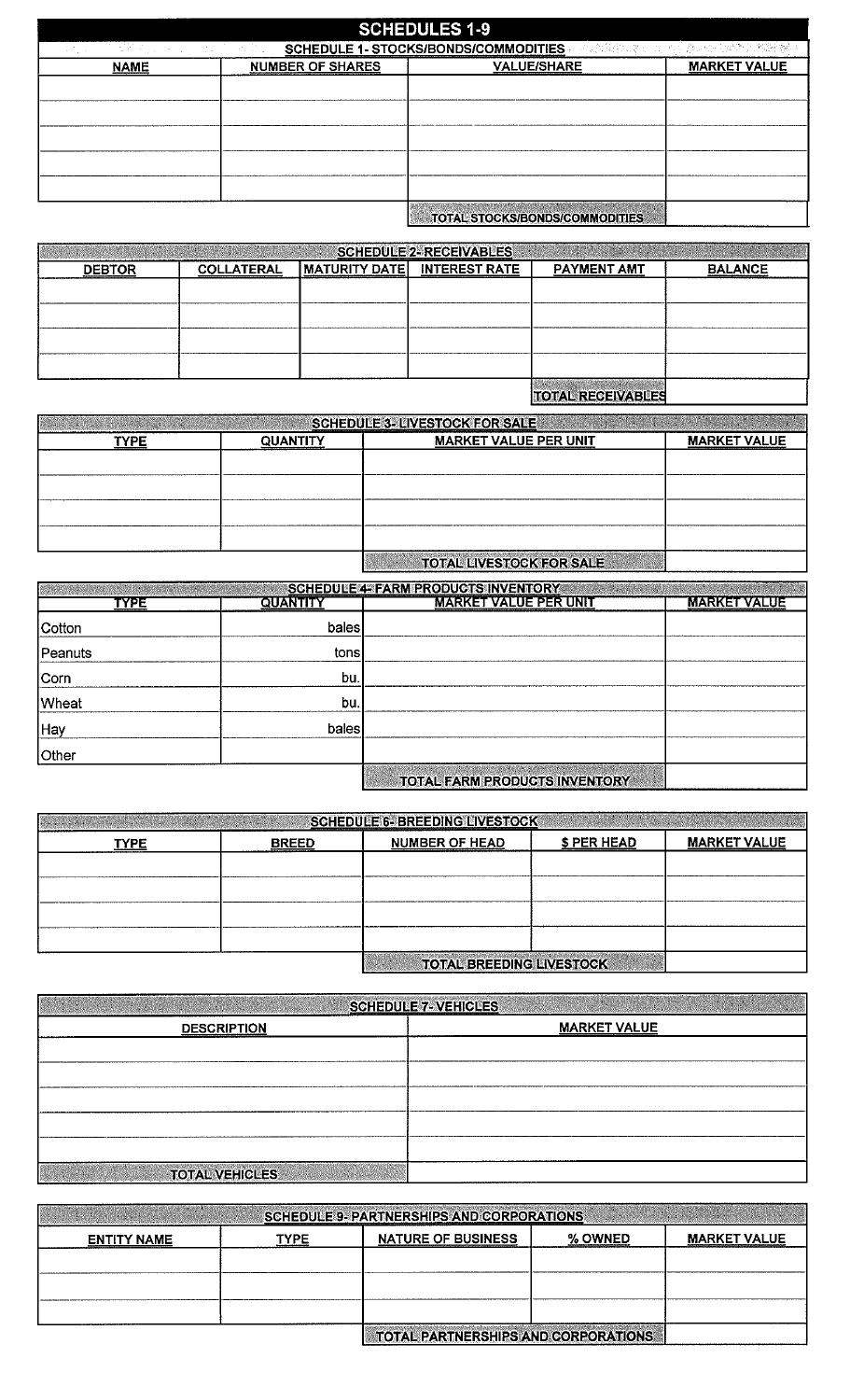| <b>SCHEDULES 5&amp;8</b><br>SERVERS TO A STREET IN THE SCHEDULE 5- MACHINERY AND EQUIPMENT A BEST AND A STREET AND A STREET AND A SERVERS |       |      |                                                                        |                    |                     |  |  |  |
|-------------------------------------------------------------------------------------------------------------------------------------------|-------|------|------------------------------------------------------------------------|--------------------|---------------------|--|--|--|
| <b>Make</b>                                                                                                                               | Model | Year | Serial #                                                               | <b>Descirption</b> | <b>Market Value</b> |  |  |  |
|                                                                                                                                           |       |      |                                                                        |                    |                     |  |  |  |
|                                                                                                                                           |       |      |                                                                        |                    |                     |  |  |  |
|                                                                                                                                           |       |      |                                                                        |                    |                     |  |  |  |
|                                                                                                                                           |       |      |                                                                        |                    |                     |  |  |  |
|                                                                                                                                           |       |      |                                                                        |                    |                     |  |  |  |
|                                                                                                                                           |       |      |                                                                        |                    |                     |  |  |  |
|                                                                                                                                           |       |      |                                                                        |                    |                     |  |  |  |
|                                                                                                                                           |       |      |                                                                        |                    |                     |  |  |  |
|                                                                                                                                           |       |      |                                                                        |                    |                     |  |  |  |
|                                                                                                                                           |       |      |                                                                        |                    |                     |  |  |  |
|                                                                                                                                           |       |      |                                                                        |                    |                     |  |  |  |
|                                                                                                                                           |       |      |                                                                        |                    |                     |  |  |  |
|                                                                                                                                           |       |      |                                                                        |                    |                     |  |  |  |
|                                                                                                                                           |       |      |                                                                        |                    |                     |  |  |  |
|                                                                                                                                           |       |      |                                                                        |                    |                     |  |  |  |
|                                                                                                                                           |       |      |                                                                        |                    |                     |  |  |  |
|                                                                                                                                           |       |      |                                                                        |                    |                     |  |  |  |
|                                                                                                                                           |       |      |                                                                        |                    |                     |  |  |  |
|                                                                                                                                           |       |      |                                                                        |                    |                     |  |  |  |
|                                                                                                                                           |       |      |                                                                        |                    |                     |  |  |  |
|                                                                                                                                           |       |      |                                                                        |                    |                     |  |  |  |
|                                                                                                                                           |       |      |                                                                        |                    |                     |  |  |  |
|                                                                                                                                           |       |      |                                                                        |                    |                     |  |  |  |
|                                                                                                                                           |       |      |                                                                        |                    |                     |  |  |  |
|                                                                                                                                           |       |      |                                                                        |                    |                     |  |  |  |
|                                                                                                                                           |       |      |                                                                        |                    |                     |  |  |  |
|                                                                                                                                           |       |      |                                                                        |                    |                     |  |  |  |
|                                                                                                                                           |       |      |                                                                        |                    |                     |  |  |  |
|                                                                                                                                           |       |      |                                                                        |                    |                     |  |  |  |
|                                                                                                                                           |       |      |                                                                        |                    |                     |  |  |  |
|                                                                                                                                           |       |      |                                                                        |                    |                     |  |  |  |
|                                                                                                                                           |       |      |                                                                        |                    |                     |  |  |  |
|                                                                                                                                           |       |      |                                                                        |                    |                     |  |  |  |
|                                                                                                                                           |       |      |                                                                        |                    |                     |  |  |  |
|                                                                                                                                           |       |      |                                                                        |                    |                     |  |  |  |
|                                                                                                                                           |       |      |                                                                        |                    |                     |  |  |  |
|                                                                                                                                           |       |      |                                                                        |                    |                     |  |  |  |
|                                                                                                                                           |       |      | <b>SALE TOTAL MACHINERY AND EQUIPMENT AND AND ALL AND AND ARTICLES</b> |                    |                     |  |  |  |

| SCHEDULE 8- REAL ESTATE                 |                          |                    |
|-----------------------------------------|--------------------------|--------------------|
| <b>LOCATION OF PROPERTY/DESCRIPTION</b> | TOTAL NUMBER OF ACRES    | <b>TOTAL VALUE</b> |
|                                         |                          |                    |
|                                         |                          |                    |
|                                         |                          |                    |
|                                         |                          |                    |
|                                         |                          |                    |
|                                         |                          |                    |
|                                         |                          |                    |
|                                         |                          |                    |
|                                         |                          |                    |
|                                         |                          |                    |
|                                         |                          |                    |
|                                         |                          |                    |
|                                         |                          |                    |
|                                         | <b>TOTAL REAL ESTATE</b> |                    |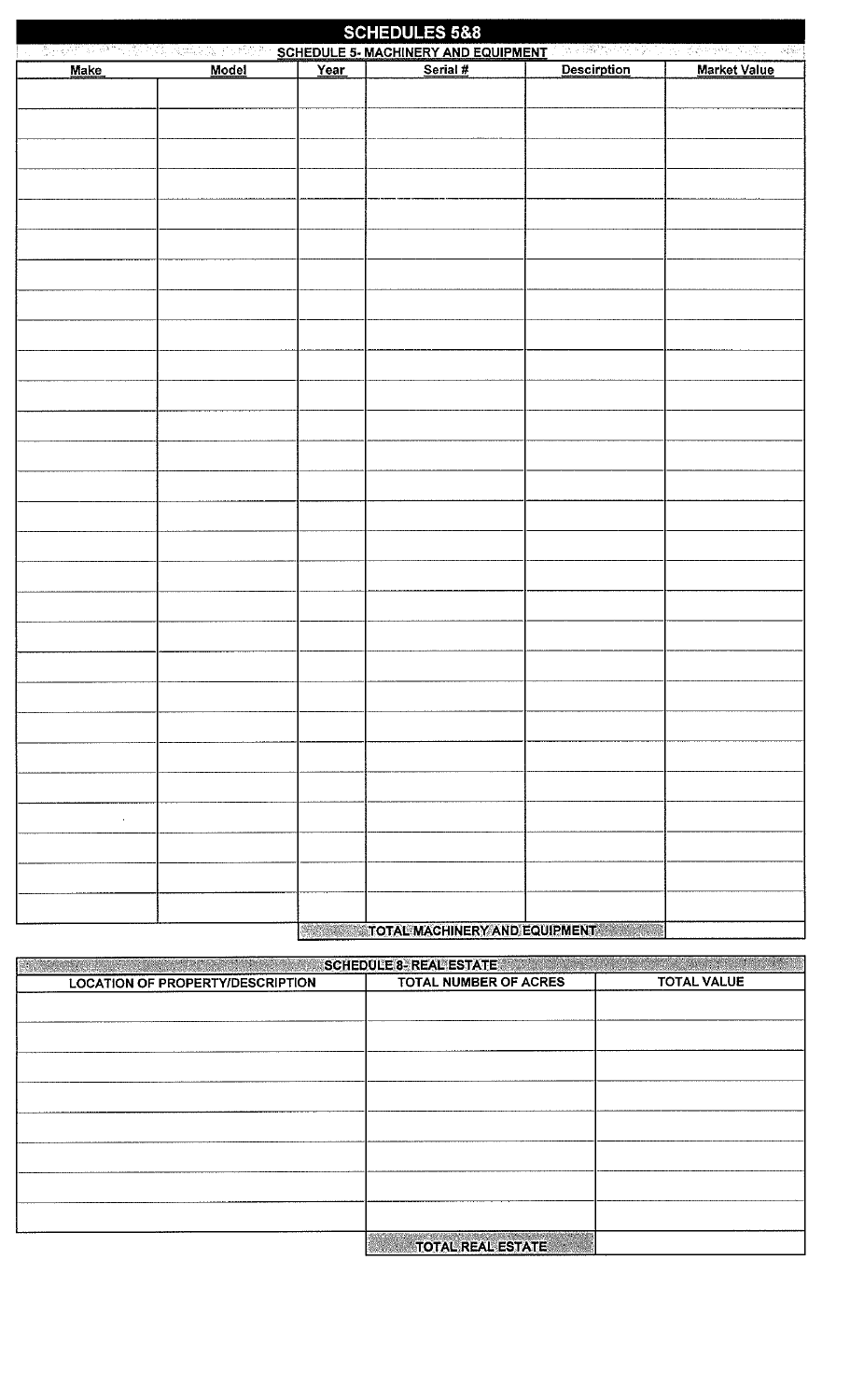### **Additional Required Information**

Please give us the name of your crop insurance company:

Please give us the name of the equipment insurance company:

### Do you have Life Insurance? If no, would you like to meet with a life insurance representative? If yes, please list

| <b>Name of Insurance Company</b> | <b>Amount of Coverage</b> | Cash value | Beneficiary |  |
|----------------------------------|---------------------------|------------|-------------|--|
|                                  |                           |            |             |  |
|                                  |                           |            |             |  |
|                                  |                           |            |             |  |
|                                  |                           |            |             |  |
|                                  |                           |            |             |  |
|                                  |                           |            |             |  |

### Do you receive financing for your farm operation from any source other than United Bank? **(such as Farm Plan, CPS, Helena** ... )

**If yes, please list:** 

| Name of lender | <b>Amount of Credit</b> | <b>Outstanding Balance</b> | Due Date |
|----------------|-------------------------|----------------------------|----------|
|                |                         |                            |          |
|                |                         |                            |          |
|                |                         |                            |          |
|                |                         |                            |          |
|                |                         |                            |          |
|                |                         |                            |          |

**Signature** Date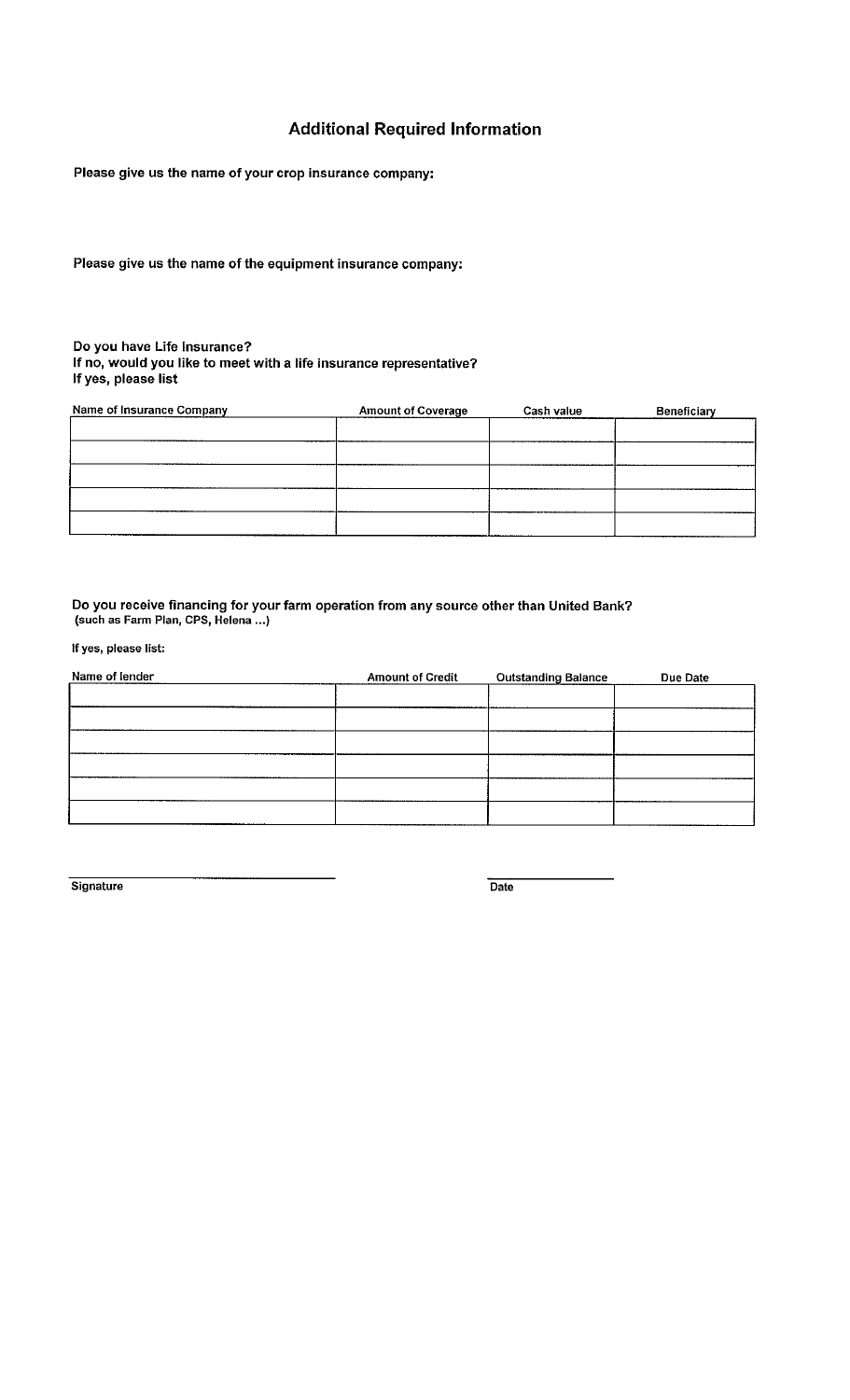# United Bank  $\prod_{i=1}^{n}$  AGRICULTURE CASH FLOW PROJECTIONS

| namc.                                          |                                           |                                                 | <b>AUDIT</b>                                        |                                 | 0610RE 0A0111 LON FRO0EO HONO   |                                    |                  |                                   |                                                                                                                                                                                                                                |
|------------------------------------------------|-------------------------------------------|-------------------------------------------------|-----------------------------------------------------|---------------------------------|---------------------------------|------------------------------------|------------------|-----------------------------------|--------------------------------------------------------------------------------------------------------------------------------------------------------------------------------------------------------------------------------|
|                                                |                                           |                                                 |                                                     |                                 |                                 |                                    |                  |                                   | <b>SCHEDULE A-CROP INCOME A-CROP INCOME A-CROP INCOME A-CROP INCOME A-CROP INCOME A-CROP INCOME A-CROP INCOME</b>                                                                                                              |
| <b>CROP</b>                                    | '09 YIELD<br><b>ACRES/YIELD</b>           | '10 YIELD<br><b>ACRES/YIELD</b>                 | '11 YIELD<br><b>ACRES/YIELD</b>                     | '12 YIELD<br><b>ACRES/YIELD</b> | '13 YIELD<br><b>ACRES/YIELD</b> | ACRES '14                          | AVG YIELD '14    | <b>PROJECTED</b><br>AVG PRICE '14 | <b>TOTAL</b>                                                                                                                                                                                                                   |
|                                                |                                           |                                                 |                                                     |                                 |                                 |                                    |                  |                                   |                                                                                                                                                                                                                                |
| COTTON                                         |                                           | -1                                              | $\prime$                                            | $\prime$                        |                                 |                                    |                  |                                   |                                                                                                                                                                                                                                |
| <b>PEANUTS</b>                                 | 1                                         | 1                                               |                                                     | 1                               | 1                               |                                    |                  |                                   |                                                                                                                                                                                                                                |
| <b>SOYBEANS</b>                                | T                                         | 1                                               | 1                                                   | $\prime$                        | 7                               |                                    |                  |                                   |                                                                                                                                                                                                                                |
| CORN                                           | 1                                         | Ŧ                                               | $\prime$                                            | $\prime$                        | 1                               |                                    |                  |                                   |                                                                                                                                                                                                                                |
| <b>WHEAT</b>                                   |                                           | 1                                               | Ŧ                                                   | $\prime$                        | 7                               |                                    |                  |                                   |                                                                                                                                                                                                                                |
|                                                |                                           |                                                 |                                                     | $\prime$                        |                                 |                                    |                  |                                   |                                                                                                                                                                                                                                |
| OTHER                                          | 1                                         |                                                 | $\prime$                                            |                                 | 7                               |                                    |                  |                                   |                                                                                                                                                                                                                                |
| <b>SUB TOTAL</b>                               |                                           |                                                 |                                                     |                                 |                                 |                                    |                  |                                   |                                                                                                                                                                                                                                |
|                                                |                                           |                                                 |                                                     |                                 |                                 |                                    |                  |                                   | <b>出现的防护性和实践性的发展的模式模式和过去式和过去分词和分析的变形性的过去式和过去分词 SCHEDULE C-OTHER INCOME 2003 3.8530代码 2003 医发热系统的复数性发育的 ASS SEE SAU 编辑如果以及数字图表的语句 2003</b>                                                                                      |
|                                                |                                           | <b>TYPE</b>                                     |                                                     |                                 |                                 | <b>DESCRIPTION</b>                 |                  |                                   | <b>AMOUNT</b>                                                                                                                                                                                                                  |
| <b>RENTAL PROPERTY</b>                         |                                           |                                                 |                                                     |                                 |                                 |                                    |                  |                                   |                                                                                                                                                                                                                                |
|                                                | 2013 GOVERNMENT PAYMENTS                  |                                                 |                                                     |                                 |                                 | Direct & Counter Cyclical Payments |                  |                                   |                                                                                                                                                                                                                                |
|                                                | 2012 GOVERNMENT PAYMENTS (REMAINING)      |                                                 |                                                     |                                 |                                 | Direct & Counter Cyclical Payments |                  |                                   |                                                                                                                                                                                                                                |
|                                                |                                           |                                                 |                                                     |                                 |                                 |                                    |                  |                                   |                                                                                                                                                                                                                                |
|                                                |                                           | WAGES AND SALARY (SPOUSE, IF CO-SIGNER ON LOAN) |                                                     |                                 |                                 |                                    |                  |                                   |                                                                                                                                                                                                                                |
| CAPITAL GAINS (LOSSES)                         |                                           |                                                 |                                                     |                                 |                                 |                                    |                  |                                   |                                                                                                                                                                                                                                |
| <b>CUSTOM HIRE</b>                             |                                           |                                                 |                                                     |                                 |                                 |                                    |                  |                                   |                                                                                                                                                                                                                                |
| <b>OTHER</b>                                   |                                           |                                                 |                                                     |                                 |                                 |                                    |                  |                                   |                                                                                                                                                                                                                                |
| <b>SUB-TOTAL</b>                               |                                           |                                                 |                                                     |                                 |                                 |                                    |                  |                                   |                                                                                                                                                                                                                                |
|                                                |                                           |                                                 |                                                     |                                 |                                 |                                    |                  |                                   | NEO TELEVISION NEWSFILM COMMUNICATION COMMUNICATION OF COMMUNICATION COMMUNICATIONS IN THE COMMUNICATION OF THE COMMUNICATION OF THE COMMUNICATION OF THE COMMUNICATION OF THE COMMUNICATION OF THE COMMUNICATION OF THE COMMU |
|                                                | <b>COMMODITY</b>                          |                                                 |                                                     | <b>TYPE OF EXPENSES</b>         |                                 |                                    | <b>COST/ACRE</b> |                                   | <b>TOTAL</b>                                                                                                                                                                                                                   |
|                                                |                                           |                                                 |                                                     |                                 |                                 |                                    |                  |                                   |                                                                                                                                                                                                                                |
| <b>COTTON ACRES (</b>                          |                                           |                                                 | LAND RENT                                           |                                 |                                 |                                    |                  |                                   |                                                                                                                                                                                                                                |
|                                                |                                           |                                                 | SEED                                                |                                 |                                 |                                    |                  |                                   |                                                                                                                                                                                                                                |
|                                                |                                           |                                                 | CHEMICALS                                           |                                 |                                 |                                    |                  |                                   |                                                                                                                                                                                                                                |
|                                                |                                           |                                                 | FERTLIZER & LIME                                    |                                 |                                 |                                    |                  |                                   |                                                                                                                                                                                                                                |
|                                                |                                           |                                                 | FUEL AND OIL                                        |                                 |                                 |                                    |                  |                                   |                                                                                                                                                                                                                                |
|                                                |                                           |                                                 |                                                     |                                 |                                 |                                    |                  |                                   |                                                                                                                                                                                                                                |
|                                                |                                           |                                                 | LABOR                                               |                                 |                                 |                                    |                  |                                   |                                                                                                                                                                                                                                |
|                                                |                                           |                                                 |                                                     | <b>CROP INSURANCE</b>           |                                 |                                    |                  |                                   |                                                                                                                                                                                                                                |
|                                                |                                           |                                                 | EQUIPMENT (LEASE)                                   |                                 |                                 |                                    |                  |                                   |                                                                                                                                                                                                                                |
|                                                |                                           |                                                 | MISC. (BOLL WEEVIL ERAD, ETC)                       |                                 |                                 |                                    |                  |                                   |                                                                                                                                                                                                                                |
|                                                |                                           |                                                 | <b>TOTAL COTTON EXPENSES</b>                        |                                 |                                 |                                    |                  |                                   |                                                                                                                                                                                                                                |
|                                                |                                           |                                                 |                                                     |                                 |                                 |                                    |                  |                                   |                                                                                                                                                                                                                                |
|                                                | <b>COMMODITY</b>                          |                                                 |                                                     | <b>TYPE OF EXPENSES</b>         |                                 |                                    | <b>COST/ACRE</b> |                                   | <b>TOTAL</b>                                                                                                                                                                                                                   |
| <b>PEANUT ACRES</b>                            |                                           |                                                 | LAND RENT                                           |                                 |                                 |                                    |                  |                                   |                                                                                                                                                                                                                                |
|                                                | Do you have peanuts contracted for 2014?  |                                                 | SEED                                                |                                 |                                 |                                    |                  |                                   |                                                                                                                                                                                                                                |
|                                                | If yes, please specify price \$           | /ton.                                           | <b>CHEMICALS</b>                                    |                                 |                                 |                                    |                  |                                   |                                                                                                                                                                                                                                |
|                                                |                                           |                                                 |                                                     |                                 |                                 |                                    |                  |                                   |                                                                                                                                                                                                                                |
|                                                |                                           | FERTILIZER & LIME                               |                                                     |                                 |                                 |                                    |                  |                                   |                                                                                                                                                                                                                                |
|                                                |                                           |                                                 | FUEL AND OIL                                        |                                 |                                 |                                    |                  |                                   |                                                                                                                                                                                                                                |
|                                                |                                           |                                                 | LABOR                                               |                                 |                                 |                                    |                  |                                   |                                                                                                                                                                                                                                |
|                                                |                                           |                                                 | <b>CROP INSURANCE</b>                               |                                 |                                 |                                    |                  |                                   |                                                                                                                                                                                                                                |
|                                                |                                           |                                                 |                                                     |                                 |                                 |                                    |                  |                                   |                                                                                                                                                                                                                                |
|                                                |                                           |                                                 |                                                     | EQUIPMENT (LEASE)               |                                 |                                    |                  |                                   |                                                                                                                                                                                                                                |
|                                                |                                           |                                                 | MISC. (FREIGHT & TRUCKING, ETC)                     |                                 |                                 |                                    |                  |                                   |                                                                                                                                                                                                                                |
|                                                |                                           |                                                 | TOTAL PEANUT EXPENSES                               |                                 |                                 |                                    |                  |                                   |                                                                                                                                                                                                                                |
|                                                | <b>COMMODITY</b>                          |                                                 |                                                     | <b>TYPE OF EXPENSES</b>         |                                 |                                    | <b>COST/ACRE</b> |                                   | <b>TOTAL</b>                                                                                                                                                                                                                   |
| <b>SOYBEANS ACRES</b> (                        |                                           |                                                 | LAND RENT                                           |                                 |                                 |                                    |                  |                                   |                                                                                                                                                                                                                                |
|                                                |                                           |                                                 |                                                     |                                 |                                 |                                    |                  |                                   |                                                                                                                                                                                                                                |
|                                                | Do you have soybeans contracted for 2014? |                                                 | <b>SEED</b>                                         |                                 |                                 |                                    |                  |                                   |                                                                                                                                                                                                                                |
|                                                |                                           |                                                 |                                                     | <b>CHEMICALS</b>                |                                 |                                    |                  |                                   |                                                                                                                                                                                                                                |
|                                                |                                           |                                                 | FERTILIZER<br><b>CROP INSURANCE</b><br>FUEL AND OIL |                                 |                                 |                                    |                  |                                   |                                                                                                                                                                                                                                |
|                                                |                                           |                                                 |                                                     |                                 |                                 |                                    |                  |                                   |                                                                                                                                                                                                                                |
|                                                |                                           |                                                 |                                                     |                                 |                                 |                                    |                  |                                   |                                                                                                                                                                                                                                |
|                                                |                                           |                                                 |                                                     |                                 |                                 |                                    |                  |                                   |                                                                                                                                                                                                                                |
|                                                |                                           |                                                 | LABOR                                               |                                 |                                 |                                    |                  |                                   |                                                                                                                                                                                                                                |
|                                                |                                           | MISC. (FREIGHT & TRUCKING, ETC)                 |                                                     |                                 |                                 |                                    |                  |                                   |                                                                                                                                                                                                                                |
|                                                |                                           |                                                 | TOTAL SOYBEAN EXPENSES                              |                                 |                                 |                                    |                  |                                   |                                                                                                                                                                                                                                |
|                                                | <b>COMMODITY</b>                          |                                                 |                                                     | <b>TYPE OF EXPENSES</b>         |                                 |                                    | <b>COST/ACRE</b> |                                   | <b>TOTAL</b>                                                                                                                                                                                                                   |
| <b>CORN ACRES</b>                              |                                           |                                                 | <b>LAND RENT</b>                                    |                                 |                                 |                                    |                  |                                   |                                                                                                                                                                                                                                |
|                                                |                                           |                                                 |                                                     |                                 |                                 |                                    |                  |                                   |                                                                                                                                                                                                                                |
|                                                | Do you have com contracted for 2014?      |                                                 | SEED                                                |                                 |                                 |                                    |                  |                                   |                                                                                                                                                                                                                                |
|                                                | If yes, please specify price \$           | /bu.                                            | <b>CHEMICALS</b>                                    |                                 |                                 |                                    |                  |                                   |                                                                                                                                                                                                                                |
|                                                |                                           |                                                 | FERTILIZER                                          |                                 |                                 |                                    |                  |                                   |                                                                                                                                                                                                                                |
|                                                |                                           | <b>CROP INSURANCE</b>                           |                                                     |                                 |                                 |                                    |                  |                                   |                                                                                                                                                                                                                                |
|                                                |                                           | FUEL AND OIL                                    |                                                     |                                 |                                 |                                    |                  |                                   |                                                                                                                                                                                                                                |
|                                                |                                           | LABOR                                           |                                                     |                                 |                                 |                                    |                  |                                   |                                                                                                                                                                                                                                |
|                                                |                                           |                                                 |                                                     |                                 |                                 |                                    |                  |                                   |                                                                                                                                                                                                                                |
|                                                |                                           | MISC. (FREIGHT & TRUCKING, ETC)                 |                                                     |                                 |                                 |                                    |                  |                                   |                                                                                                                                                                                                                                |
|                                                |                                           |                                                 | <b>TOTAL CORN EXPENSES</b>                          |                                 |                                 |                                    |                  |                                   |                                                                                                                                                                                                                                |
|                                                | <b>COMMODITY</b>                          |                                                 |                                                     | <b>TYPE OF EXPENSES</b>         |                                 |                                    | <b>COST/ACRE</b> |                                   | <b>TOTAL</b>                                                                                                                                                                                                                   |
| <b>WHEAT ACRES</b>                             |                                           |                                                 | LAND RENT                                           |                                 |                                 |                                    |                  |                                   |                                                                                                                                                                                                                                |
|                                                |                                           |                                                 |                                                     |                                 |                                 |                                    |                  |                                   |                                                                                                                                                                                                                                |
| Do you have wheat contracted for 2014?<br>SEED |                                           |                                                 |                                                     |                                 |                                 |                                    |                  |                                   |                                                                                                                                                                                                                                |
| If, yes please specify price \$<br>/bu.        |                                           | CHEMICALS                                       |                                                     |                                 |                                 |                                    |                  |                                   |                                                                                                                                                                                                                                |
|                                                |                                           | FERTILIZER                                      |                                                     |                                 |                                 |                                    |                  |                                   |                                                                                                                                                                                                                                |
|                                                |                                           |                                                 |                                                     |                                 |                                 |                                    |                  |                                   |                                                                                                                                                                                                                                |
|                                                |                                           | FUEL AND OIL                                    |                                                     |                                 |                                 |                                    |                  |                                   |                                                                                                                                                                                                                                |
|                                                |                                           |                                                 | LABOR                                               |                                 |                                 |                                    |                  |                                   |                                                                                                                                                                                                                                |
|                                                |                                           | MISC. (FREIGHT & TRUCKING, ETC)                 |                                                     |                                 |                                 |                                    |                  |                                   |                                                                                                                                                                                                                                |
|                                                |                                           |                                                 | TOTAL WHEAT EXPENSES                                |                                 |                                 |                                    |                  |                                   |                                                                                                                                                                                                                                |